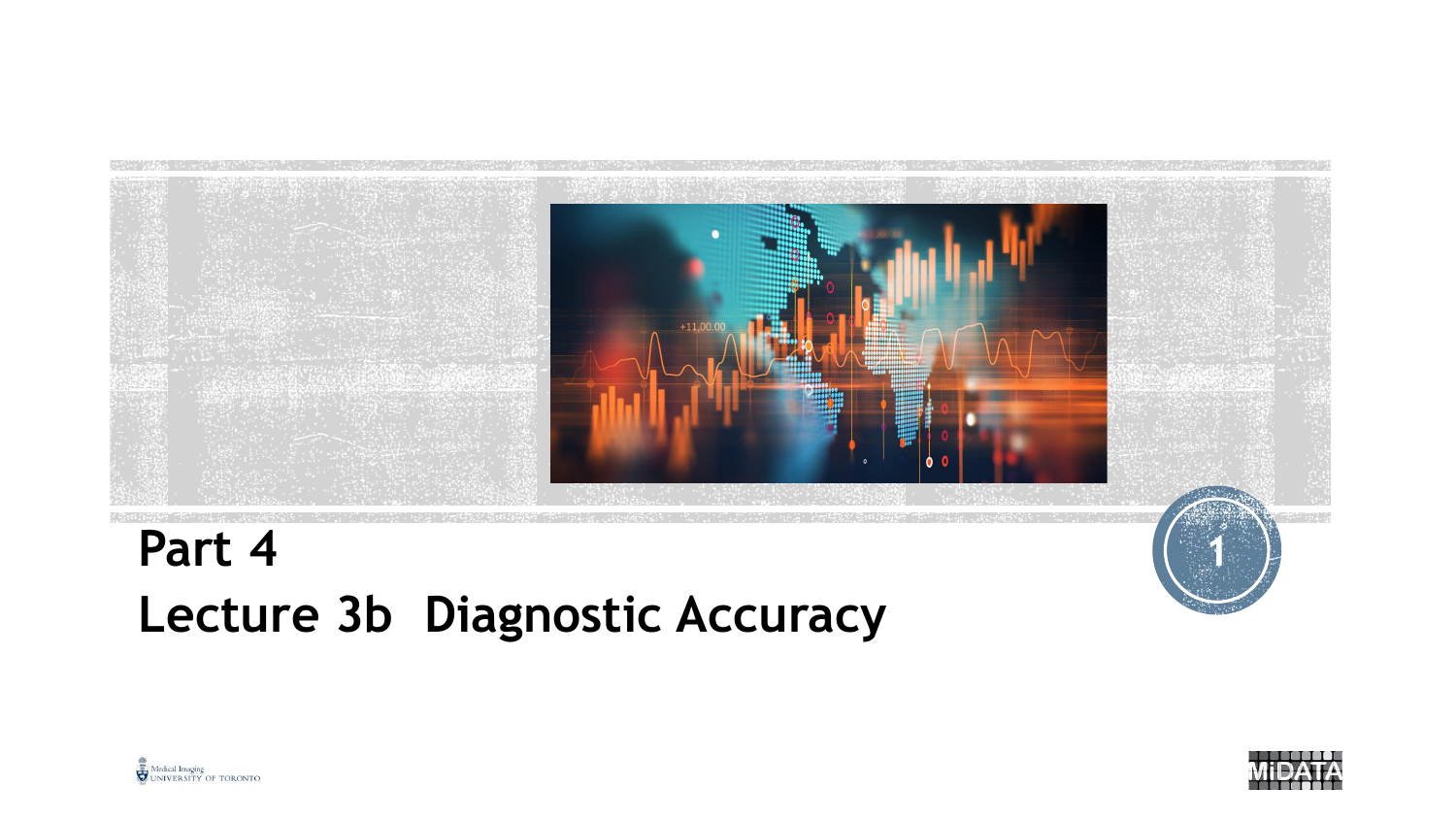# Natural frequencies

❑Your father went to his doctor and was told that his test for a disease was positive. He is really worried and comes to ask you for help!

❑ After doing some reading, you find that for men of his age: ❑The prevalence of the disease is 30% ❑The test has sensitivity of 50% and specificity of 90%

"Son, tell me what's the chance I have this disease?"



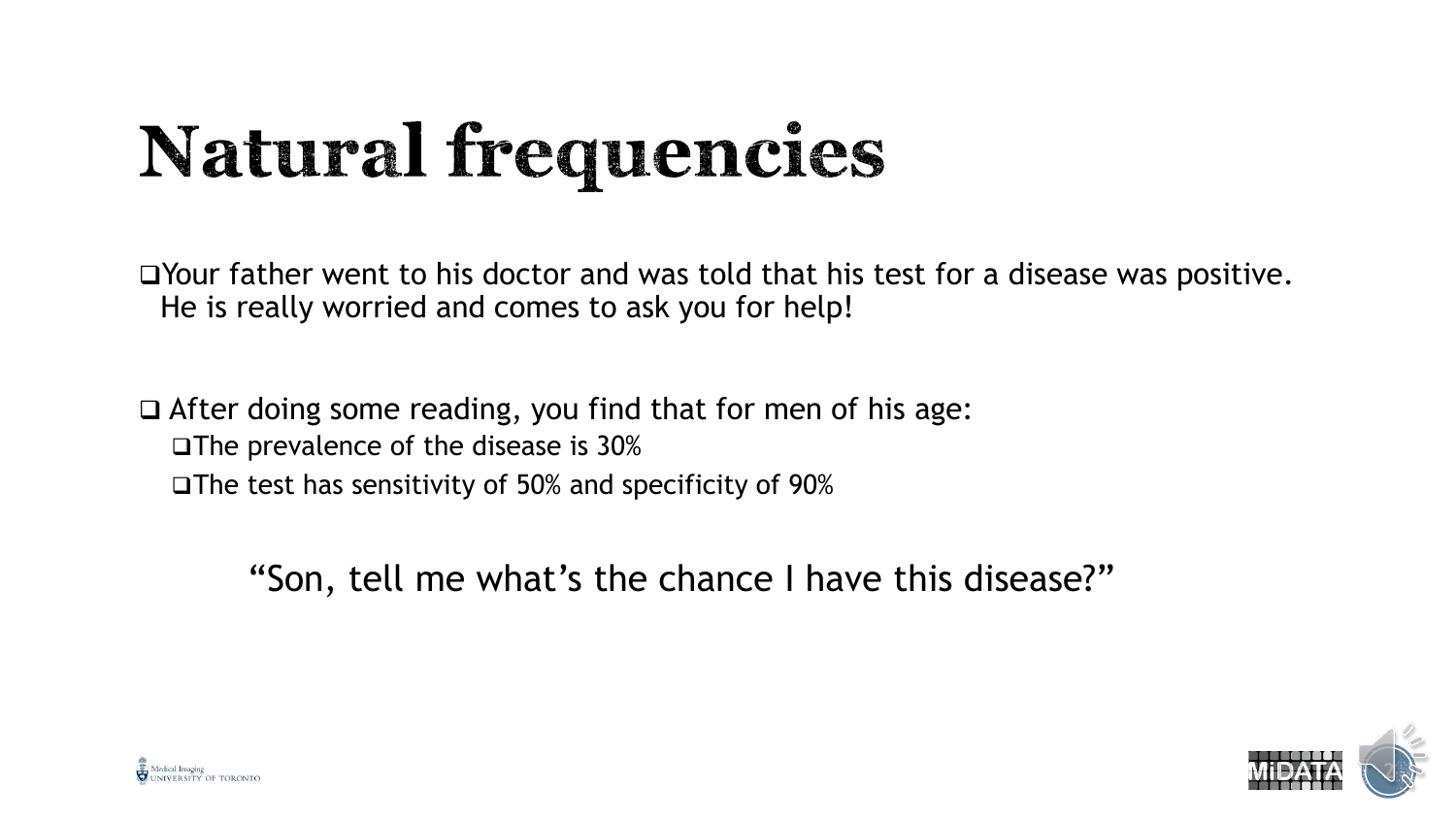#### Prevalence of 30%, Sensitivity of 50%, Specificity of 90%



22 people test positive of whom 15 have the disease

So, chance of disease is 15/22 about 70%

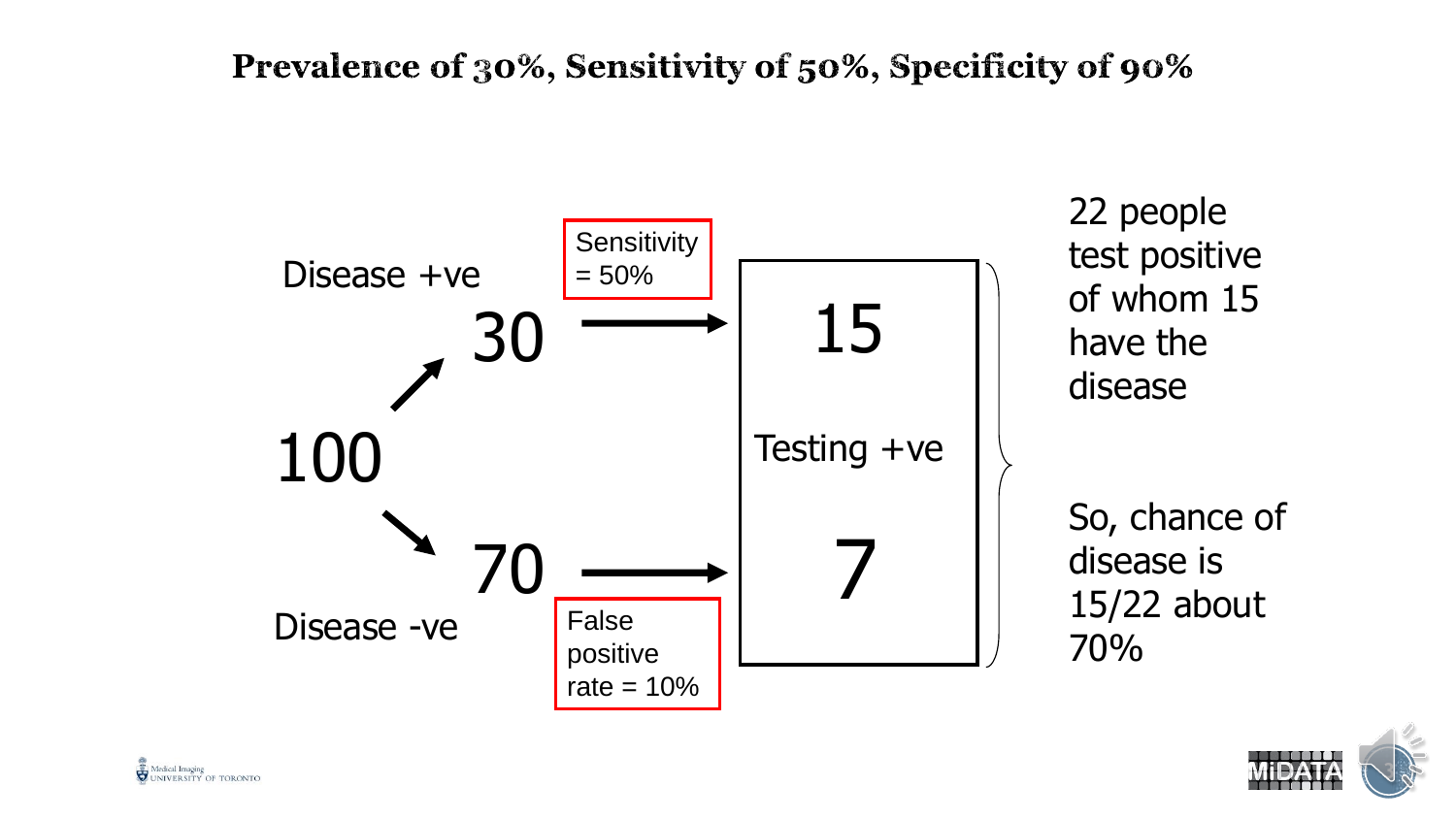## Try it again

❑ A disease with a prevalence of 4% must be diagnosed.

❑ It has a sensitivity of 50% and a specificity of 90%.

❑ If the patient tests positive, what is the chance they have the disease?



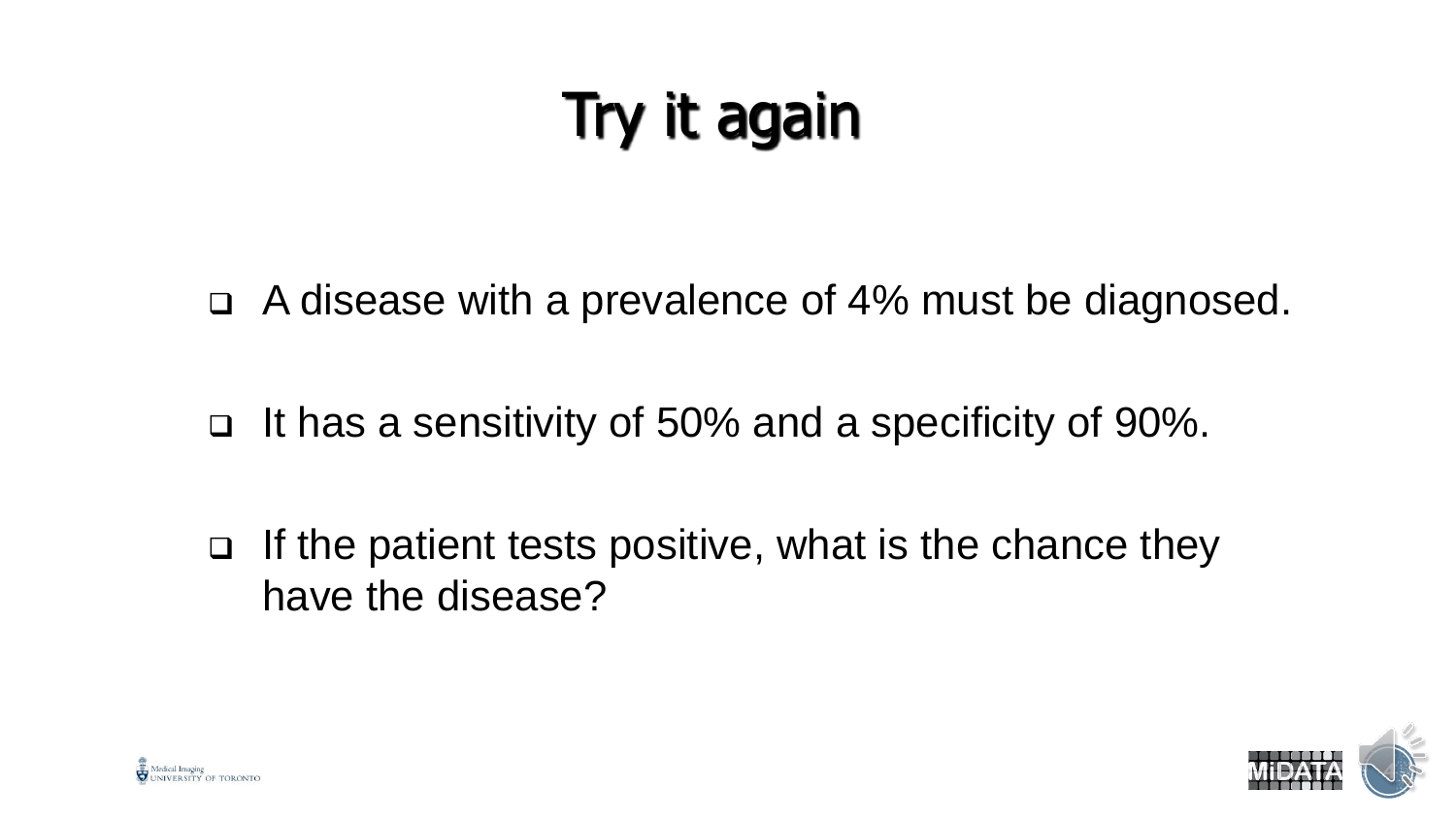#### Prevalence of  $4\%$ , Sensitivity of 50%, Specificity of 90%



11.6 people test positive of whom 2 have the disease

So, chance of disease is 2/11.6 about 17%



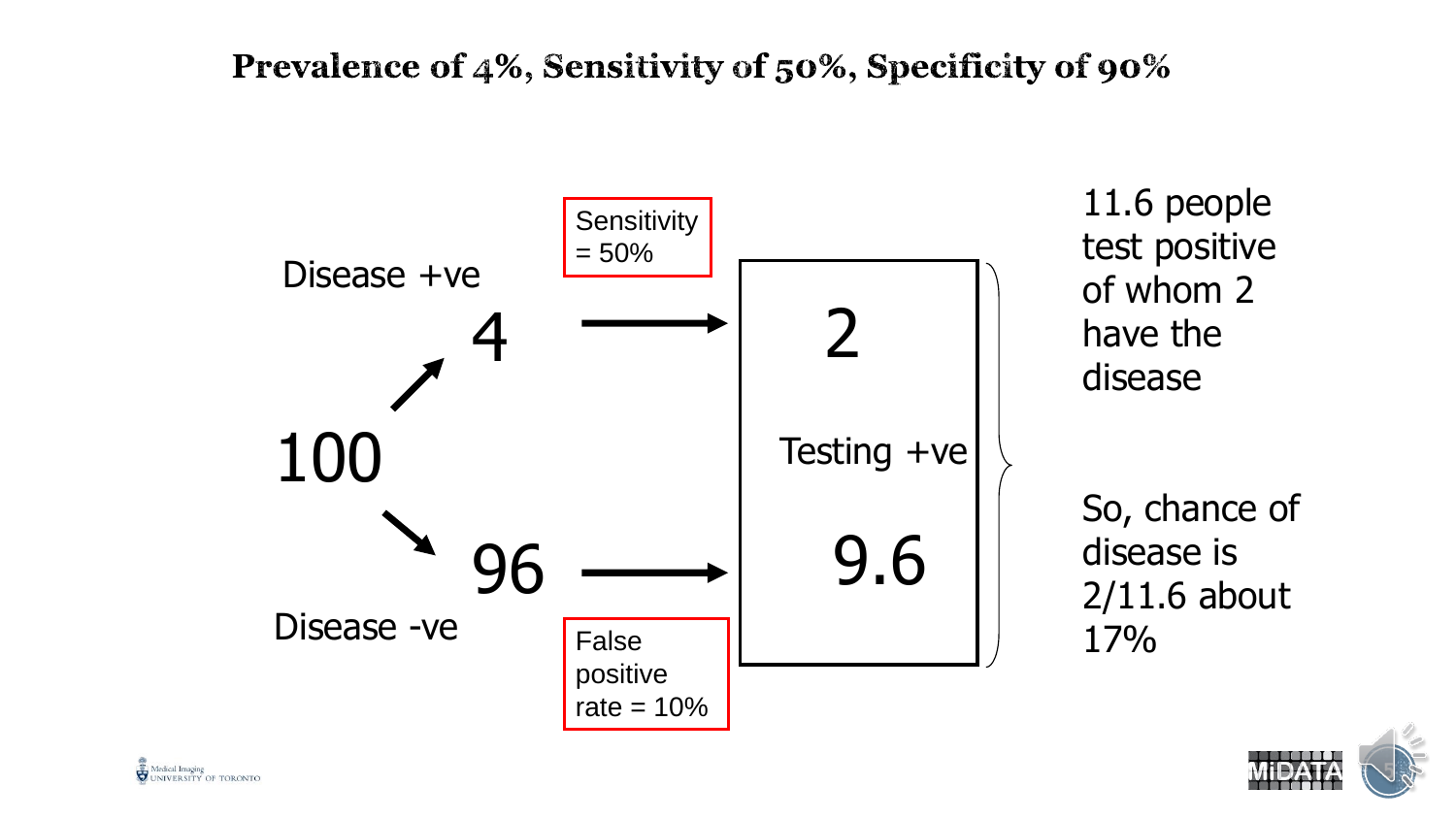### **Doctors with an average of 14 yrs experience**

#### **….answers ranged from 1% to 99%**

### **….half of them estimating the probability as 50%**

*Gigerenzer G BMJ 2003;327:741-744*



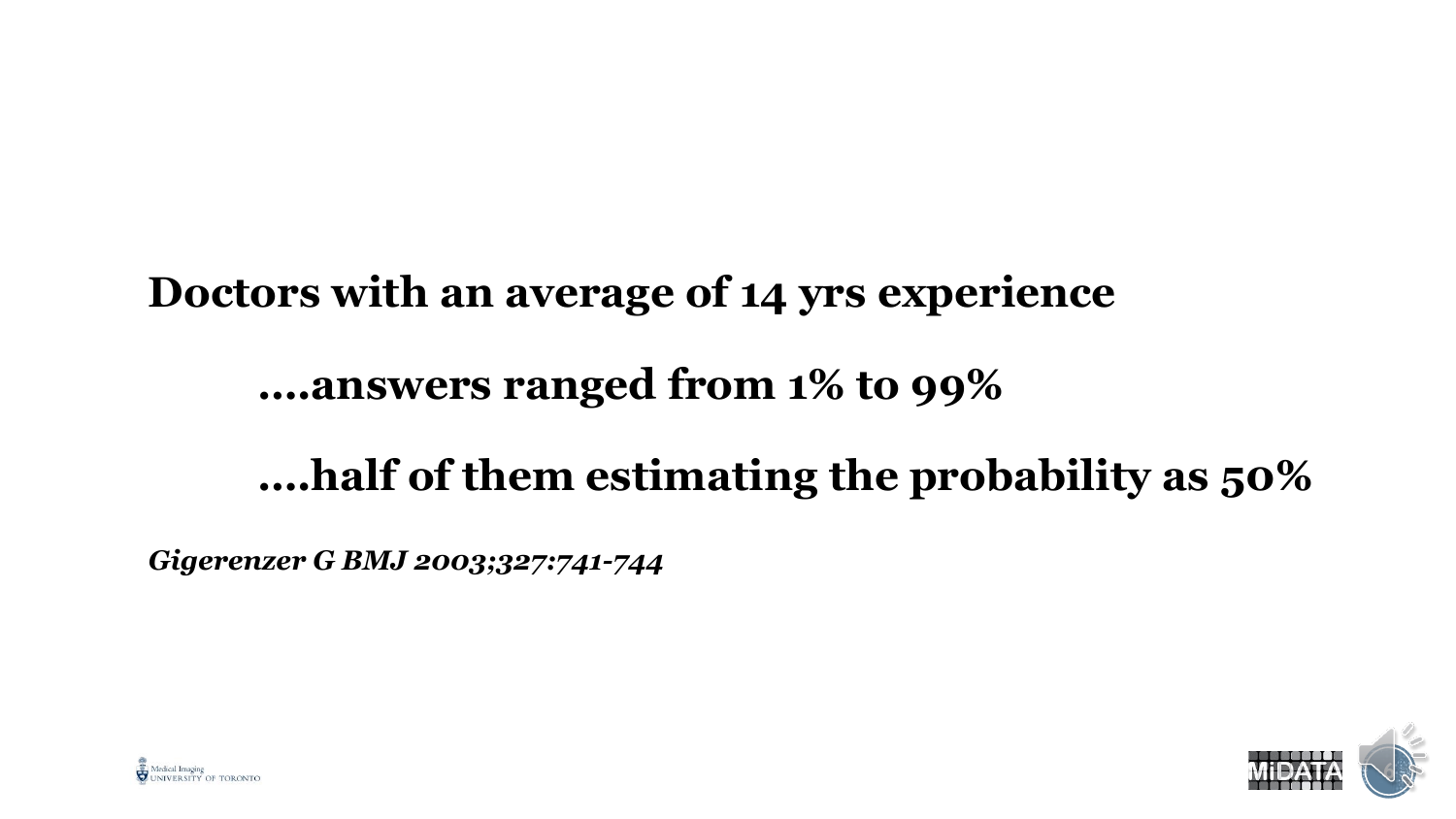## **Likelihood ratios**

❑ Can use in situations with more than 2 test outcomes

❑ Direct link from pre-test probabilities to post-test probabilities



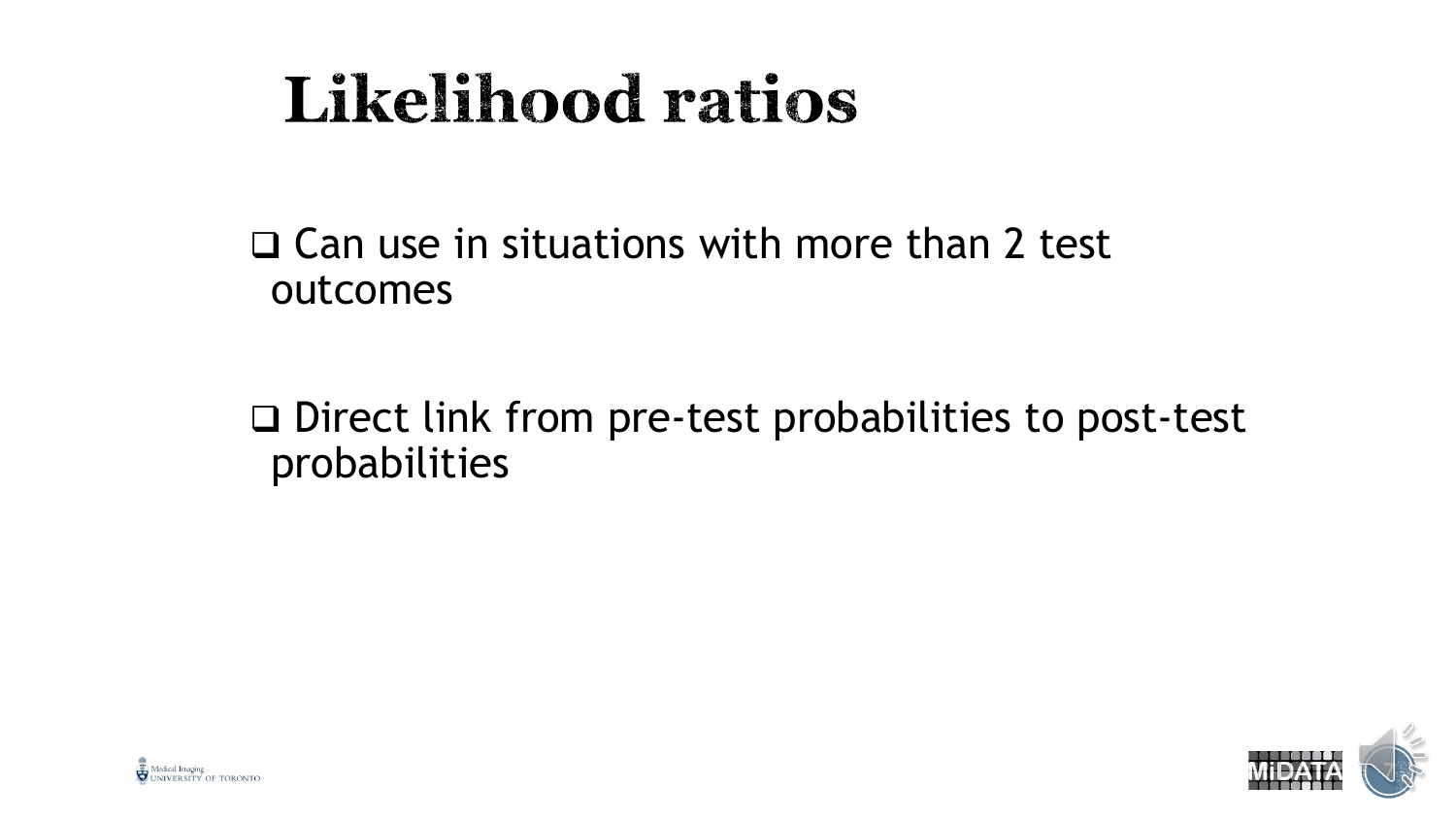## Likelihood ratios

#### **Positive likelihood ratio (LR+)**

**How much more likely is a positive test to be found in a person with the disease than in a person without it?**

**LR+ = sens/(1-spec)**

#### **Negative likelihood ratio (LR-)**

**How much more likely is a negative test to be found in a person without the condition than in a person with it?**

**LR- = (1-sens)/(spec)**



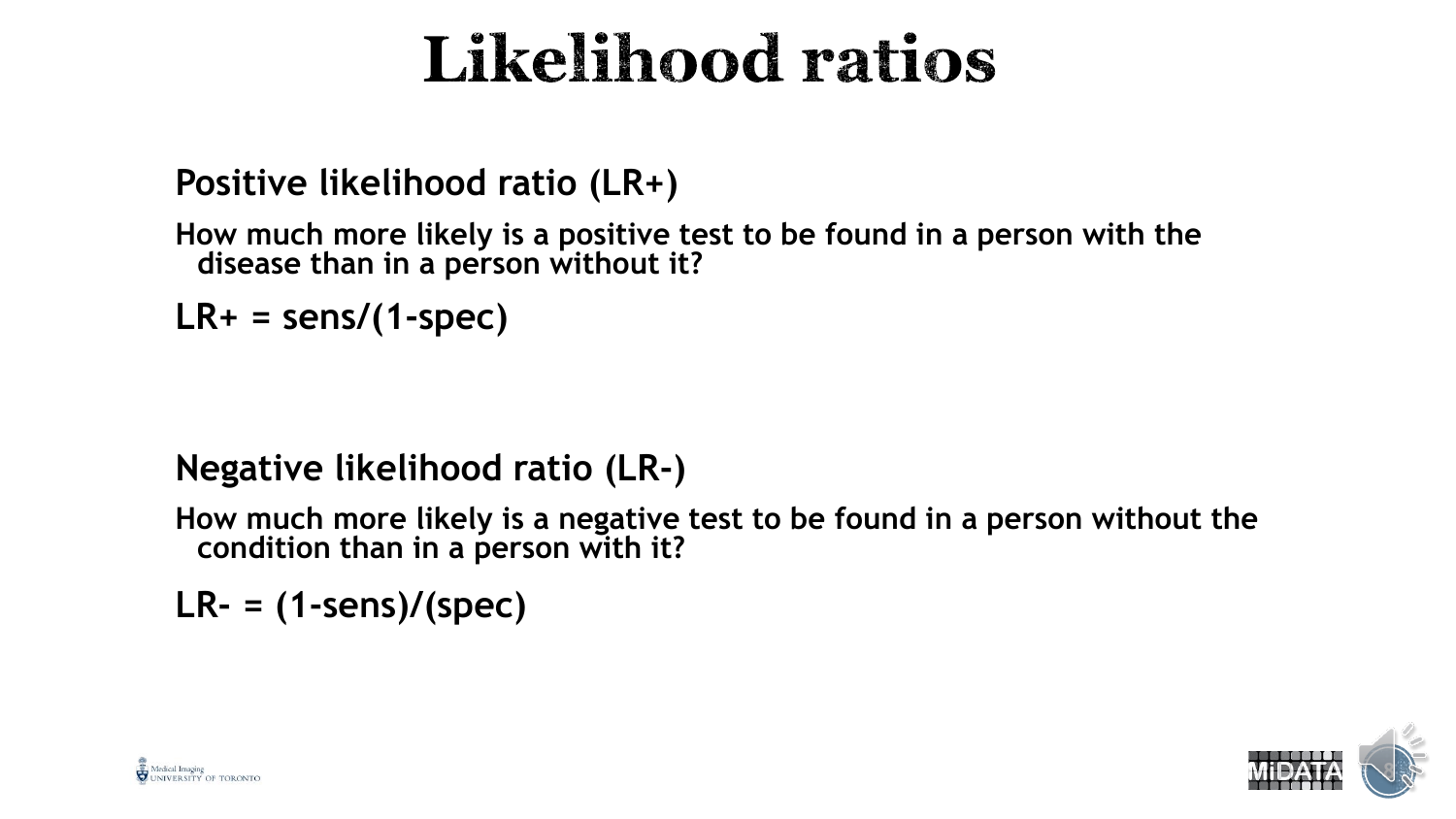### 2 x 2 table: positive likelihood ratio



**How much more often a positive test occurs in people with compared to those without the disease**



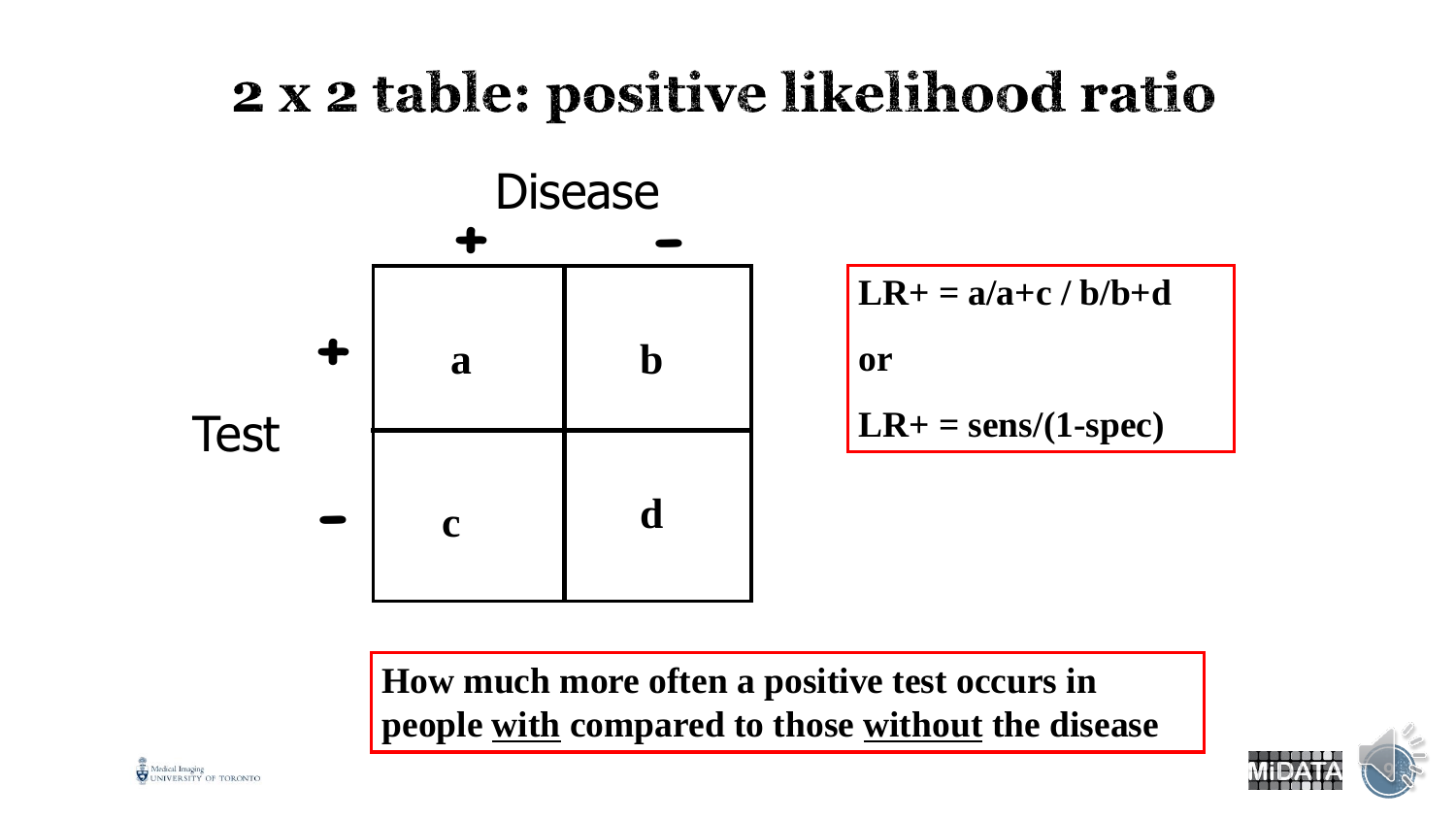# What do likelihood ratios mean?



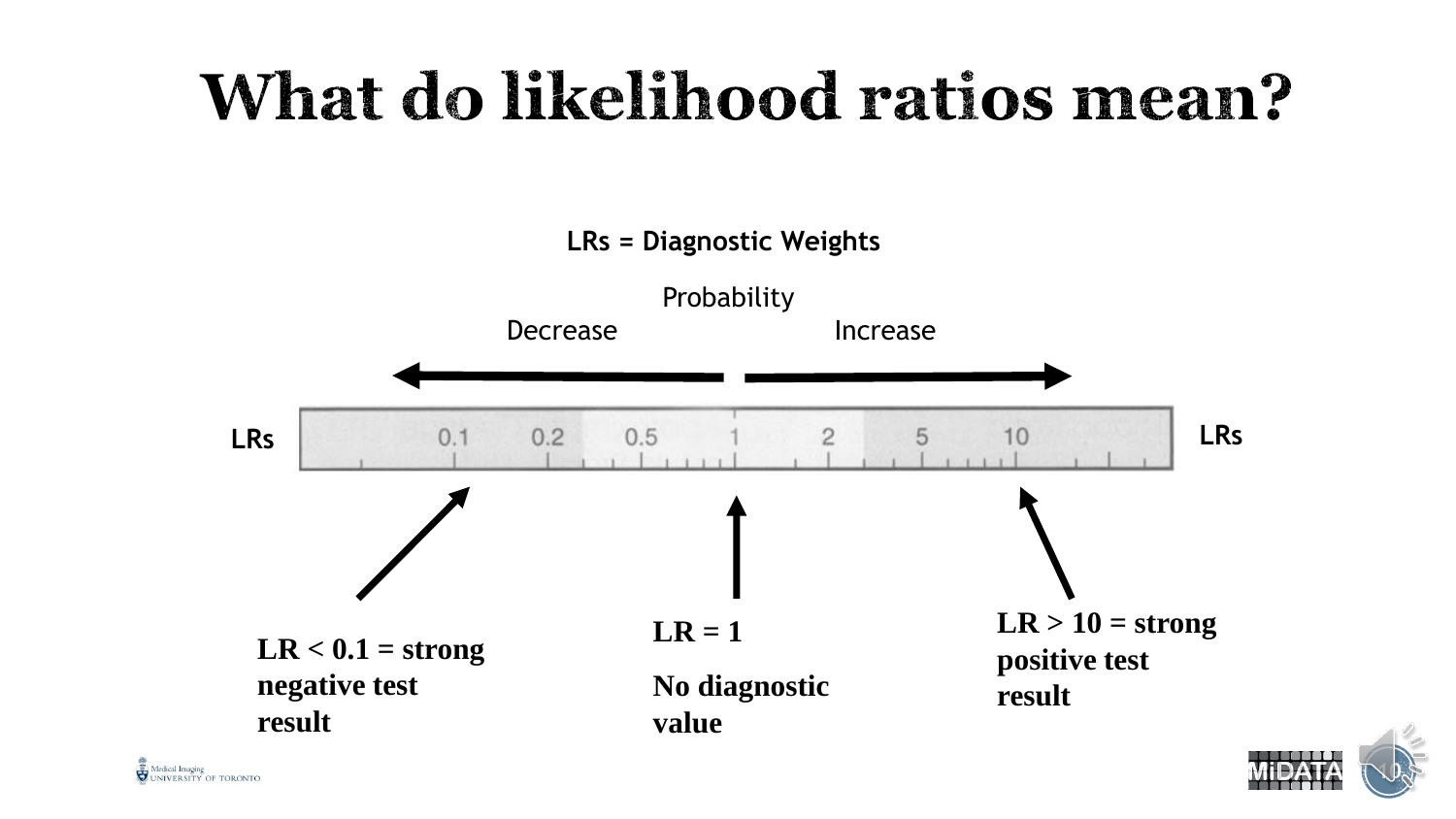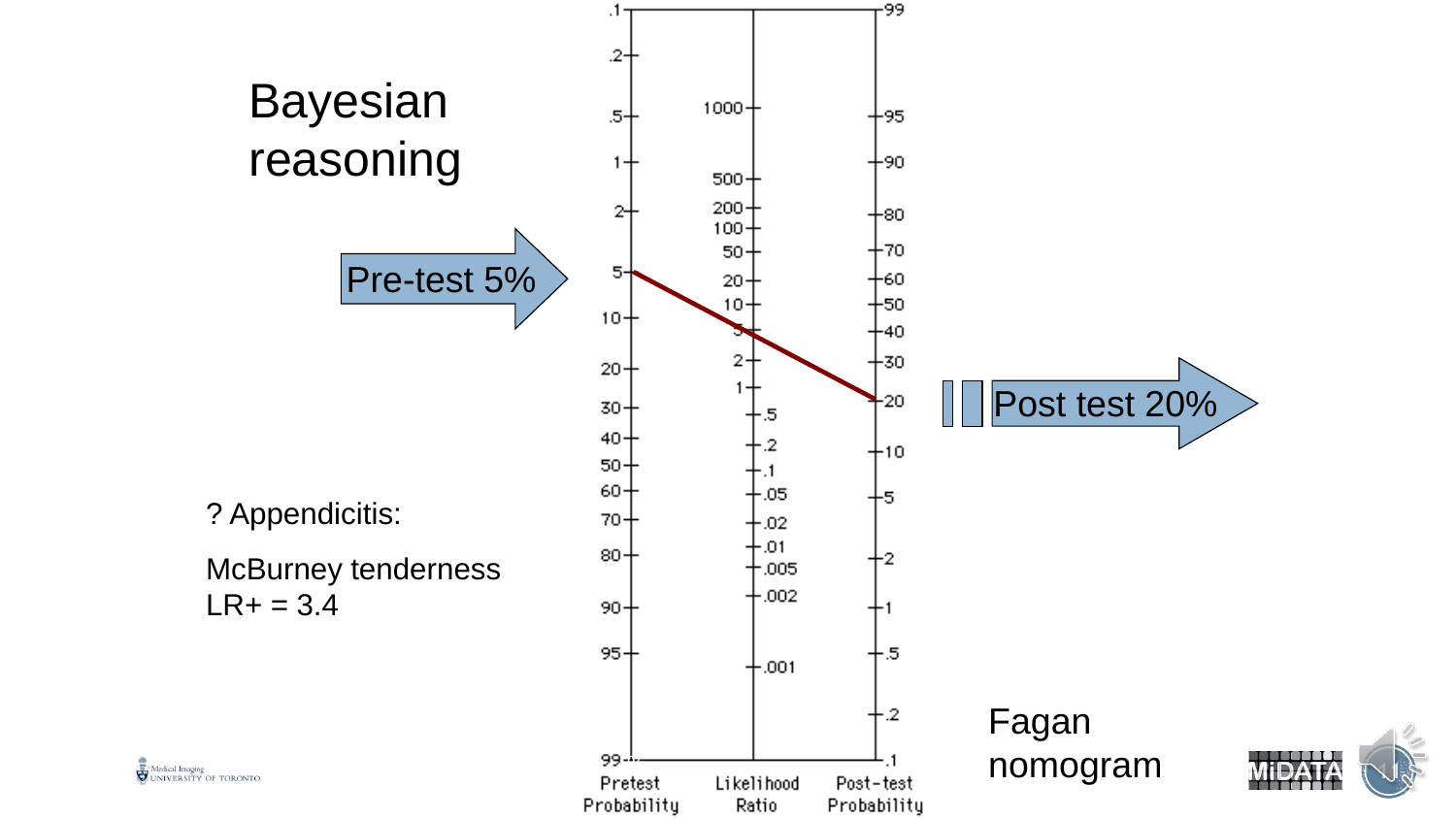## What's wrong with PPV and NPV?

❑ Depend on accuracy of the test *and* prevalence of the disease



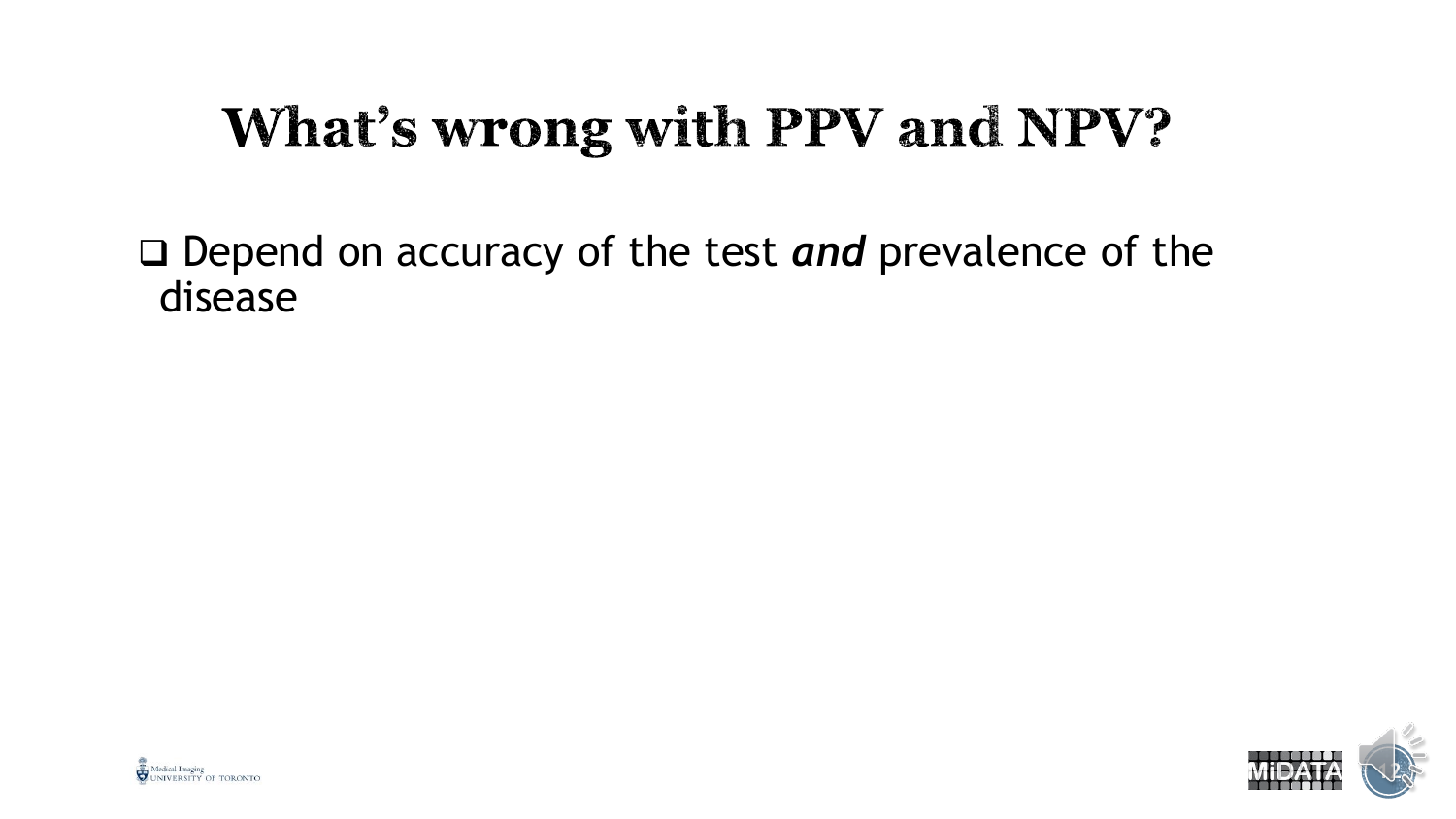# **Summary: diagnostics**

- ❑ Clinical decision making
- ❑ All diagnostic studies share a similar structure
- ❑ Appraise in 3 steps:
	- ❑ Are the results valid (do I believe them)?
	- ❑ What are the results (sens/specificity etc)?
	- ❑ Can the test be used in our setting?